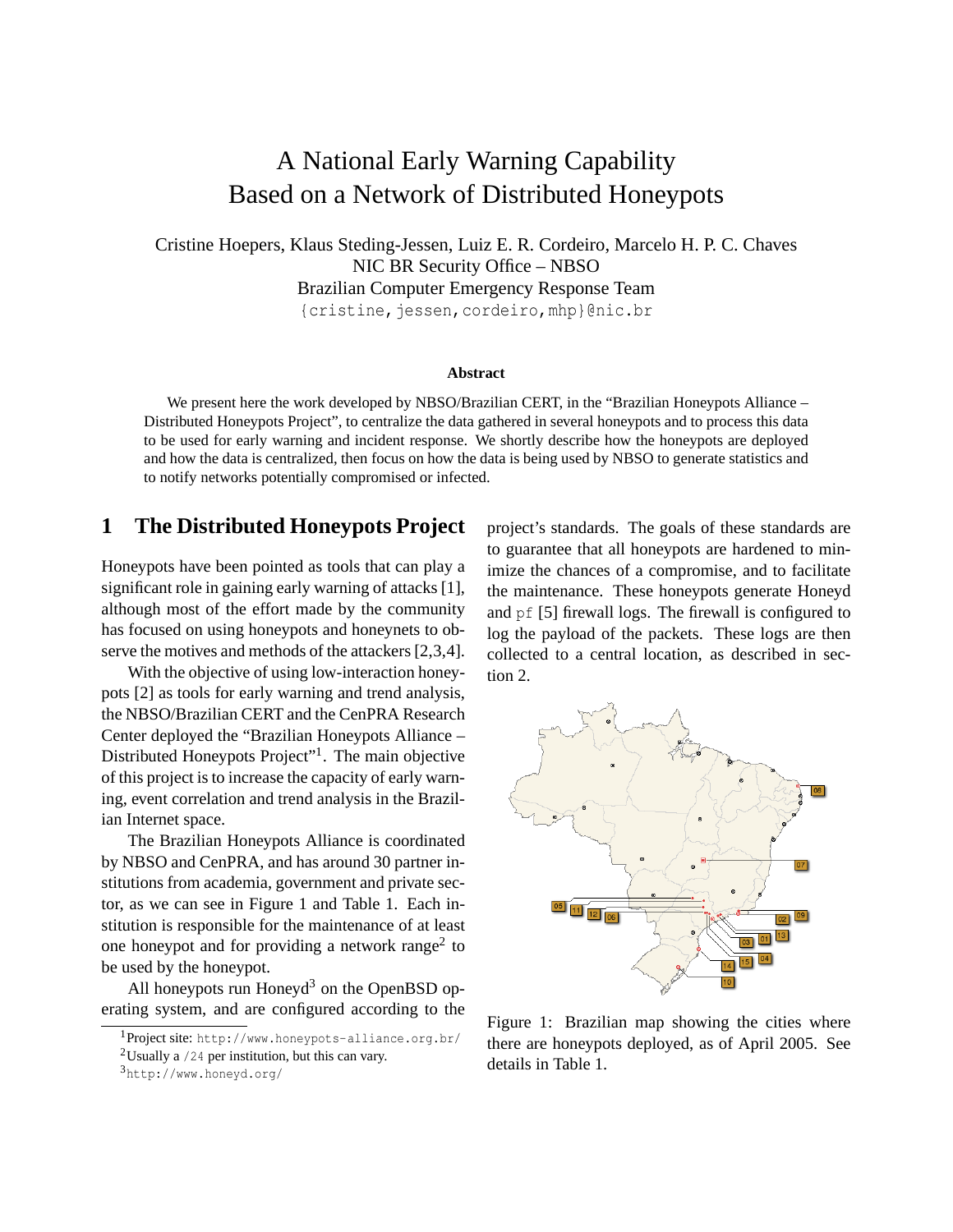| #  | City                 | <b>Alliance Members</b> |
|----|----------------------|-------------------------|
| 01 | S. José dos Campos   | <b>INPE, ITA</b>        |
| 02 | Rio de Janeiro       | CBPF, Fiocruz, PUC-     |
|    |                      | RIO, RedeRio, UFRJ      |
| 03 | São Paulo            | ANSP, Diveo, Du-        |
|    |                      | rand, NBSO/Brazilian    |
|    |                      | CERT, UNESP, USP        |
| 04 | Campinas             | CenPRA, HP Brasil,      |
|    |                      | <b>UNICAMP</b>          |
| 05 | S. José do Rio Preto | <b>UNESP</b>            |
| 06 | Piracicaba           | <b>USP</b>              |
| 07 | <b>Brasília</b>      | Brasil Telecom, TCU,    |
|    |                      | <b>UNB LabRedes</b>     |
| 08 | Natal                | <b>UFRN</b>             |
| 09 | Petrópolis           | <b>LNCC</b>             |
| 10 | Porto Alegre         | <b>CERT-RS</b>          |
| 11 | Ribeirão Preto       | USP                     |
| 12 | São Carlos           | <b>USP</b>              |
| 13 | Taubaté              | <b>UNITAU</b>           |
| 14 | Florianópolis        | <b>UFSC DAS</b>         |
| 15 | Americana            | <b>VIVAX AMR</b>        |

<span id="page-1-0"></span>Table 1: Members of the Brazilian Honeypots Alliance grouped by city, as of April 2005.

# <span id="page-1-1"></span>**2 Data Collection and Status Check**

NBSO has developed several tools that collect the data gathered by each honeypot. The honeypots maintain their logs locally for 24 hours. Every day the central server connects to each honeypot and transfers the data using ssh.

In order to ensure that all the honeypots are operating correctly, a remote status checking mechanism was developed. By running this several times a day from a centralized location, it is possible to quickly determine that all honeypots are running according to the project's standards.

The tests are performed using a ssh connection to each honeypot. Some of the items checked are listed below:

- connectivity;
- processes running;
- amount of free disk space;
- clock synchronization, using NTP;
- uptime.

#### **3 Data Analysis**

Every day, project members receive a sanitized summary of the activities observed in all honeypots. This summary is distributed only to the members, through an encrypted mailing list, and includes information about ports, protocols, IPs and Source OSs that generated the major part of the activities observed.

Besides these internal summaries, we also maintain public daily statistics based on network flow data directed to the honeypots of the Brazilian Honeypots Alliance.

We maintain statistics for the categories below:

- Destination TCP Ports (bytes/s)
- Destination TCP Ports (packets/s)
- Destination UDP Ports (bytes/s)
- Destination UDP Ports (packets/s)
- Source Country Codes (bytes/s)
- Source Country Codes (packets/s)
- Source Operating Systems (bytes/s)
- Source Operating Systems (packets/s)

To explain how the graphics are generated, we will use the "Destination TCP Ports" category as an example. We extract all the destination TCP ports seen in the network flow data and compute the quantity of bytes or packets received by each port. The top 10 TCP ports related to the highest quantities of bytes or packets are selected to be displayed on the graphic. The quantities of bytes or packets of the remaining ports are summed in a data set called "Others". Then, this information is used to plot the packet or byte rate per second for the top 10 TCP ports and the "Others" data set. The other categories follow the same criteria.

Each image presented in the statistics contains a stack area graphic, which means that each data set of the graphic is stacked on top of the previous one.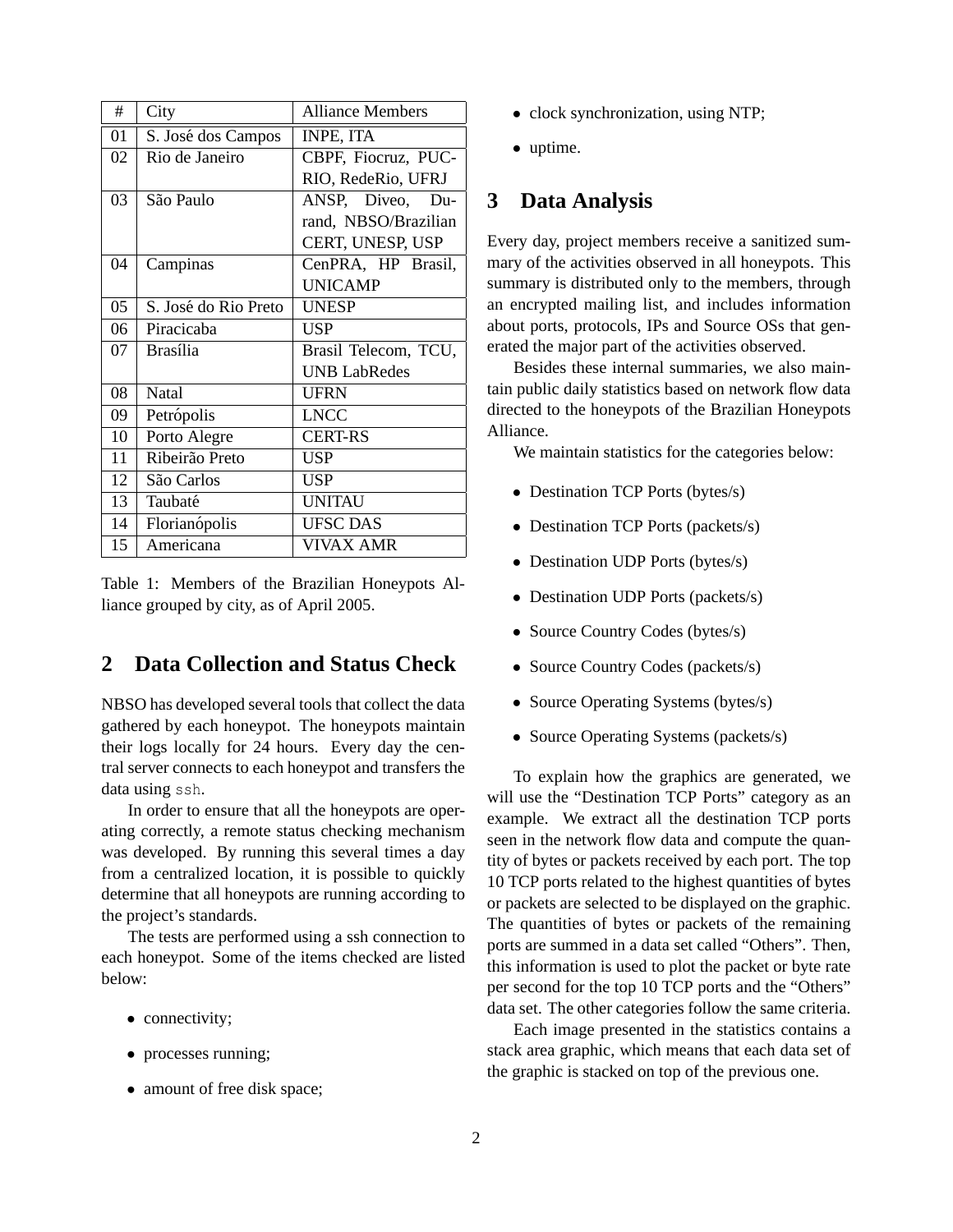

<span id="page-2-0"></span>Figure 2: Top TCP ports (packets).



<span id="page-2-1"></span>Figure 3: Top UDP ports (bytes).



<span id="page-2-2"></span>Figure 4: Top Country Codes (packets).

Some sample graphics of data collected in December 19th, 2004 are presented in Figures [2,](#page-2-0) [3,](#page-2-1) [4](#page-2-2), and [5.](#page-2-3) Figure [2](#page-2-0) shows the top 10 TCP ports that received the highest packet quantities. Figure [3](#page-2-1) shows the top 10 UDP ports that received the highest byte quantities. Figure [4](#page-2-2) shows the top 10 countries related to the majority of source network flows directed



<span id="page-2-3"></span>Figure 5: Top Windows Source Operating Systems (packets).

to the honeypots. The country  $code<sup>4</sup>$  $code<sup>4</sup>$  $code<sup>4</sup>$  values are ob-tained from RIR<sup>[5](#page-2-3)</sup> statistics files. And, finally, Figure 5 shows the top 10 Windows Operating Systems related to the majority of source network flows directed to the honeypots. Source operating system guessing is performed by passive fingerprinting. Non-Windows Operating Systems statistics are also generated and available in the project's web site.

### **4 Use for Incident Response**

All data collected is analyzed in order to identify signatures of well known malicious activities, for example: bots, worms and scans for ports known to run vulnerable services. Once these kind of activity is identified, we separate this data in 2 categories: Brazilian IP addresses and foreign IP addresses.

A portion of the sanitized data related to malicious activities coming from foreign IP addresses is donated to The Team Cymru<sup>[6](#page-2-6)</sup>, so the networks that use the data provided by their projects can benefit from the traffic seen in our honeypots.

NBSO processes all data related to malicious activities coming from Brazilian IP addresses and analyse the packets and their payloads looking for signatures of attacks.

We then find the contacts and/or CSIRTs for all the IPs and send to each one an email with the sani-

<sup>4</sup> ISO 3166 2-letter code.

<span id="page-2-4"></span><sup>5</sup>AfriNIC, APNIC, ARIN, LACNIC, and Ripe NCC.

<span id="page-2-6"></span><span id="page-2-5"></span><sup>6</sup><http://www.cymru.com/>